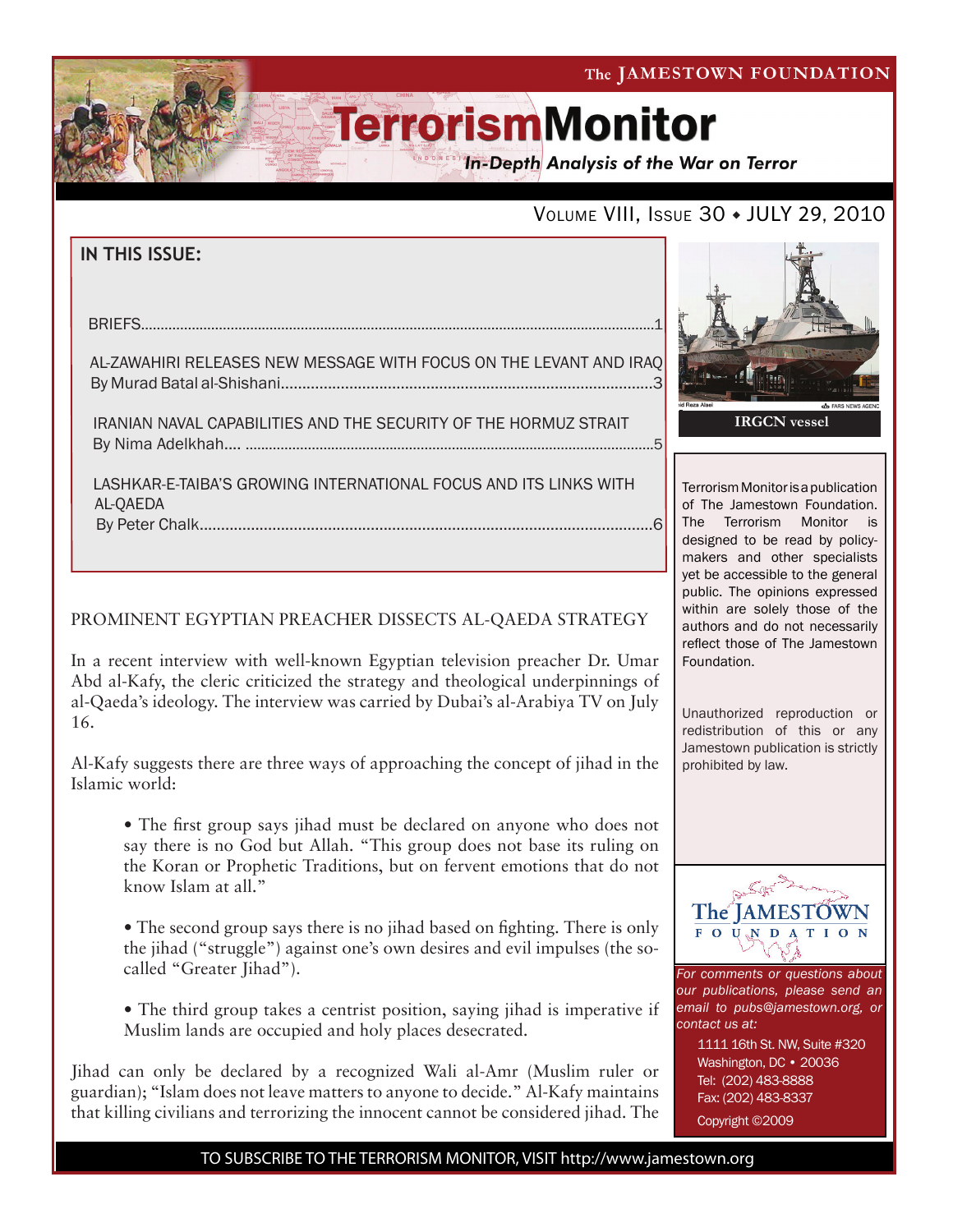# TerrorismMonitor Volume VIII • Issue 30 • July 29, 2010

enemy cannot be defeated until one ceases committing injustices through a "jihad of the soul."

Referring to Koranic scripture, the preacher rejected Bin Laden's "fatwa" demanding all Americans in Muslim lands be killed. Al-Kafy stated, "Islam ordered us to protect [the disbelievers] as long as they are not fighting against us, not seizing our land and not violating our sanctities. How can I fight them if they are peaceful?"

Al-Kafy criticized the jihadis' view of the concept of hakimiyah (ruling according to the revelations of Allah), saying it is incorrect to interpret this as a call for theocratic government; "Islam does not say the ruler must be a man of religion, but the ruler must be the most noble and best behaving among people" (see *Terrorism Monitor,* July 22). Such rulers can be chosen either through a shura (consultative) system or through democratic means. This places the Egyptian preacher squarely at odds with the Salafi-Jihadists, who reject democracy entirely. Existing rulers cannot be branded as apostates (according to the Salafi-Jihadist embrace of takfir) unless they fail to perform their religious duties or deny the existence of God. Instead of branding wayward rulers as apostates or infidels, Muslim scholars should instead offer prayers and advice.

Al-Kafy bemoans the gradual loss of centrist policies and attitudes in the Islamic world under the pressure of extremism. There is a danger of radicals being given free reign despite having poor knowledge of Islamic jurisprudence; "The opinion over which there are differences will not become a rule."

The preacher was most damning of al-Qaeda in his discussion of the movement's use of "Hukm al-Tataruss" (The Law on Using Human Shields) to justify the slaughter of innocent Muslims. Al-Tataruss is based on an obscure medieval ruling that permitted the killing of Muslims if enemies of Islam were in their midst. Al-Qaeda has revived the ruling to justify the death of innocent Muslims in suicide attacks and bombings to bypass the well-known injunction against killing fellow Muslims and thus avoid charges of apostasy. Al Qaeda's Dr. Ayman al-Zawahiri is a noted proponent of the concept, which he has examined in his books *Healing the Hearts of Believers and The Treatise Exonerating the Nation of the Pen and the Sword from the Blemish of Weakness and Fatigue* (also known as *The Exoneration*). The latter was a 2008 response to the criticism of al-Zawahiri's reliance on al-Tataruss, contained in the

"Revisions" of the imprisoned ex-leader of Egyptian Islamic Jihad, Sayyid Imam al-Sharif (a.k.a. Dr. Fadl), formerly a close colleague and associate of al-Zawahiri. According to al-Kafy, "There is a difference between someone who throws himself in the middle of the enemy that occupied his land and the one who blows himself up among peaceful and secure people, thinking that this is martyrdom. This is not stated in the Koran or said by the Prophet."

#### PUNTLAND SECURITY FORCES ATTACK SALAFIST GROUP IN SANAAG

New fighting has broken out in the remote Galgala mountains in Somalia's Sanaag region, a territory disputed by the breakaway Republic of Somaliland and the semi-autonomous region of Puntland.

Following reports that Shaykh Muhammad Sa'id Atam, a known arms supplier for al-Shabaab, was building a Salafist-Jihadi militant group in the Galgala mountains, Puntland security forces took action on July 26 with a pre-dawn raid on the group's hideouts in a number of mountain caves. According to Colonel Abdurahman Ali, three Puntland soldiers were killed and seven wounded (AFP, July 26). The attack appears to have followed an assault by the militants on the town of Karin (40 km south of Bosaso, the commercial capital of Puntland) in which four Puntland soldiers were killed, as well as anywhere from four to "dozens" of civilians (Shabelle Media Network, July 26; Mareeg.com, July 26). The arrival of Mogadishu-based al-Shabaab fighters (allegedly including a number of Somali-Americans) in the Sanaag region was first reported last January (*Somaliland Times*, January 29). Elders in the Galgala region told AFP that 400 fighters were training in the region and were equipped with pick-up trucks, heavy machine guns and rocket-propelled grenades (AFP, July 22).

Muhammad Sa'id Atam is a native of Galgala and a member of the Warsangali/Darod clan. He is believed to have been behind the abduction of a German national in 2008. According to Colonel Muhammad Jama, an official of the Puntland security services, "Atam has links with al-Qaeda and represents al-Shabaab in the region. We are receiving information that he has mobilized hundreds of Islamist militants in the villages around Sanaag Bari" (AFP, July 22). Local sources said Atam had declared the Galgala region independent from Puntland and installed an Islamic authority to govern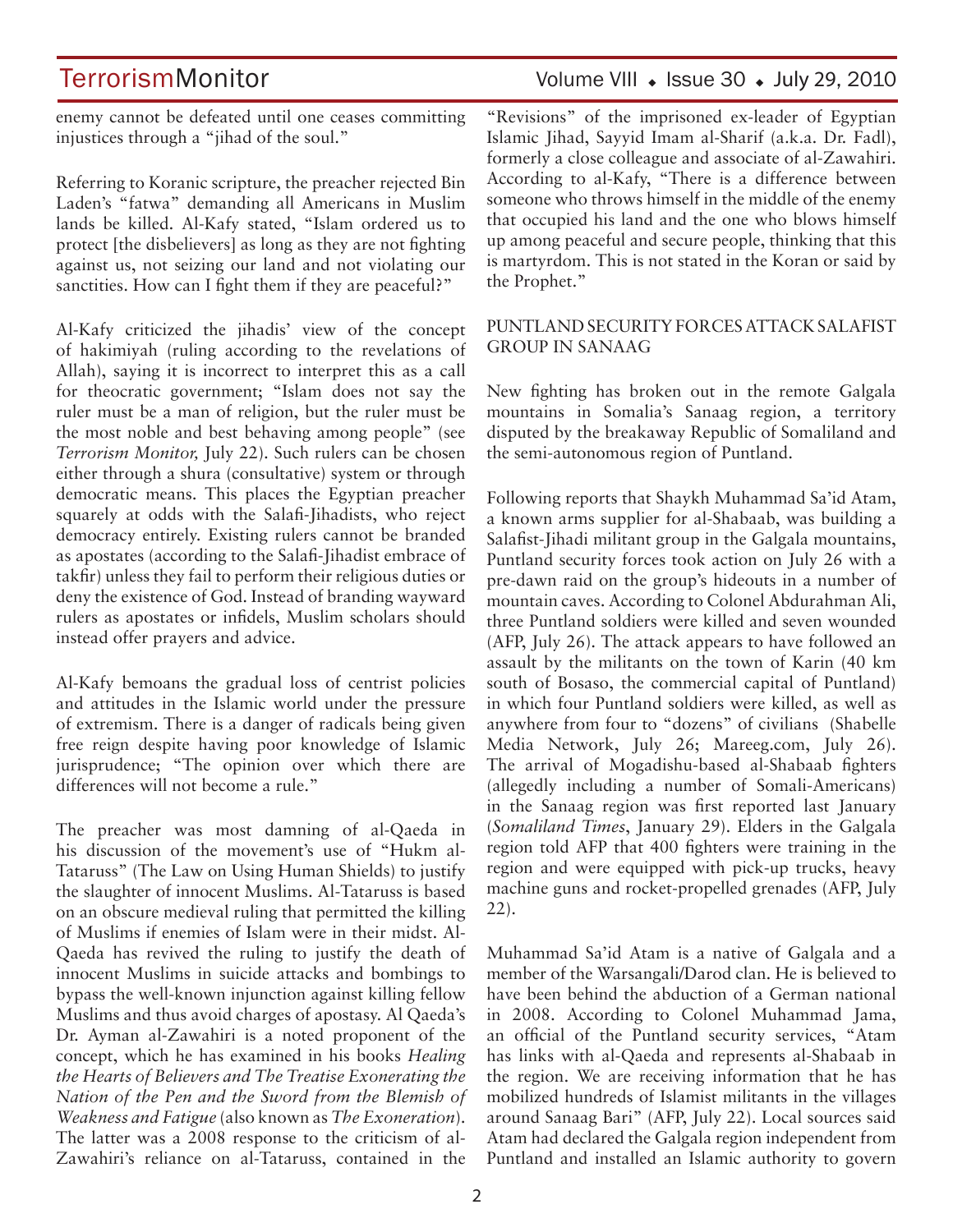Volume VIII • Issue 30 • July 29, 2010

the area. There were reports that the militants had beaten two women for not wearing the hijab (Sunatimes [Bosaso], July 17).

Puntland President Abdirahman Mohamed Farole later claimed that the security forces had killed 13 militants in Galgala and captured a senior militant, Jama'a Ismail Duale (Garowe Online, July 26; Reuters, July 27). Stating that the militants had been trained in south Somalia, Farole warned the international community and neighboring states that "Puntland is under attack from both local and foreign Islamist militants."

Reports of a southern origin for the militants were confirmed by Transitional Federal Government (TFG) Trade Minister Abdirashid Muhammad Irro, who said the TFG was ready to help Puntland against the southern-trained militants (Shabelle Media Network, July 26). The Minister noted that "At least 50 regional officials have recently been killed in Puntland by al-Shabaab organized militias" (*Daily Nation* [Nairobi], July 26).

President Farole has suggested terrorists want to establish themselves in Bosaso for the "same reason as Mogadishu. It is a city with business and a big population and is therefore easy to hide [there]." He also described reports of al-Shabaab flags flying in Galgala as a mere fundraising effort; "[The militants want] to say 'Look, we have raised the flag at the corner of a remote mountain. Send us money.' But they have nothing there" (Garowe Online, July 21).

The Sanaag region is the subject of an occasionally violent territorial dispute between Puntland and Somaliland over the Sool, Sanaaq and Cayn regions (referred to as SSC). Fighting began in 2007 and the region is now host to a variety of armed groups with various political allegiances and clan loyalties.

Following months of bombings and assassinations blamed on al-Shabaab, Puntland authorities have begun rounding up hundreds of male migrants from southern Somalia and sending them back to the south. The policy is opposed by the TFG. Puntland is also implementing a new law on terrorism that will establish a special terrorism court to speed up prosecutions (Garowe Online, July 17). A senior al-Shabaab commander, Mukhtar Robow "Abu Mansur," threatened Somaliland and Puntland with invasions by al-Shabaab last year due to their failure to implement Shari'a (AllPuntland.com, October 31, 2009).

# **Al-Zawahiri Releases New Message with Focus on the Levant and Iraq**

### *By Murad Batal al-Shishani*

July 19 from Dr. Ayman al-Zawahiri, the second-<br>
in-command of al-Qaeda. [1] The message, entitled<br>
Al-Quds Will Never be Judaized," is only the secondihadi web forums released a new audio message on July 19 from Dr. Ayman al-Zawahiri, the secondin-command of al-Qaeda. [1] The message, entitled from al-Zawahiri since last December and the first since last May. Al-Zawahiri started his message saying the resistance of the Taliban in the February clashes in Marjah, Afghanistan proved the February arrest of Taliban commander Mullah Abdul Ghani Baradar had not damaged the movement. The mention of these two events suggests that his message was recorded several months ago. Most importantly, however, was the message's focus on the Levant and Iraq after two years of decline by al-Qaeda and affiliated Salafist-Jihadi groups in these regions.

Al-Zawahiri begins his message by congratulating the Muslim ummah (community of believers) and the Amir al-Mu'minin (the Commander of the Faithful), "the patient mujahid, Mullah Omar" for his "imminent victory" and his "steadfastness against infidels and tyranny." Al-Zawahiri renewed his bay'at (allegiance pledge) to Mullah Omar, saying, "We renew our vow of allegiance to you… on the path of jihad in the name of Allah." In this context, al-Zawahiri criticized the "Arab and international media" because they broadcast "little about the numerous and various operations of the mujahideen in the all parts of Afghanistan. In contrast, if Hezbollah released a captive or launched a missile, festivals will be held and hours on the [satellite] channels will be given [to discuss that]." This explains al-Zawahiri's constant praise for the "knights of jihadi media" in their efforts to support jihad.

Building the overall picture of the jihadi movement, al-Zawahiri shed light on the enemies beside U.S. and NATO troops in Afghanistan, the "Arab Zionists" who "are more dangerous than the Jewish Zionists," according to al-Zawahiri. "Who is besieging our people in Gaza and is surrounding them with an underground metal fence? Is he not the chief of Arab Zionists [Egyptian President] Hosni Mubarak? ...Who is providing his intelligence service to serve U.S. intelligence and [Israel's] Mossad? Is he not the heir of traitors, Abdullah, the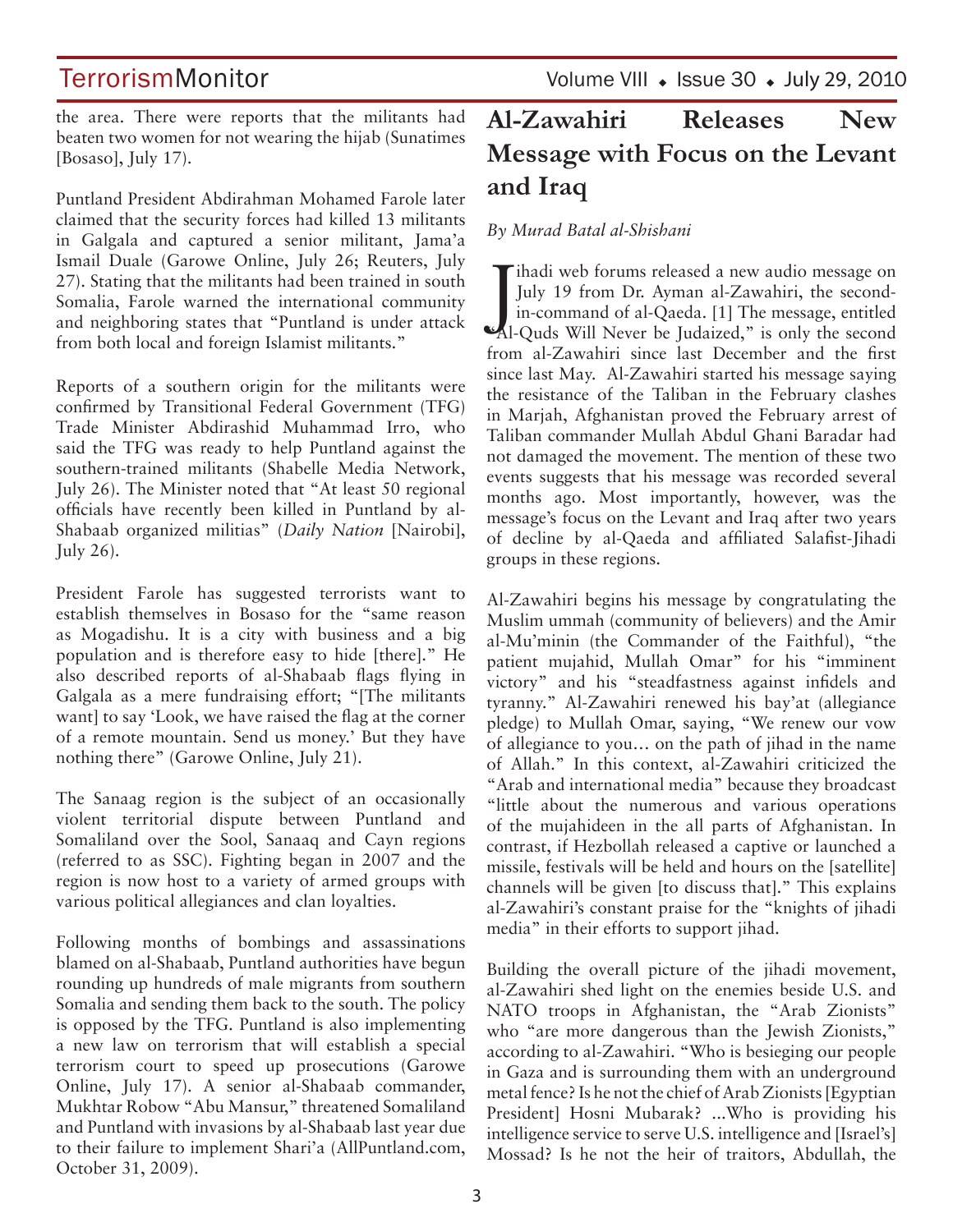# TerrorismMonitor Volume VIII • Issue 30 • July 29, 2010

son of [late King] Hussein of Jordan, and who is aiding Mossad to kill the Mujahideen and capture them? Is he not the Arab Zionist [Palestinian Authority President] Mahmoud Abbas?"

Al-Zawahiri also criticized the presence of Muslim troops in Afghanistan:

> It is shameful that there are, among the followers of the Crusaders and their servants in Afghanistan, governments that falsely claim to be affiliated to Islam. In addition to the government of thieves and bribes in Pakistan, there are in Afghanistan troops from Turkey, the UAE, Jordan and Egypt. Not to mention the international cooperation to hunt down the mujahideen everywhere and the media campaigns against them, throwing various charges at them, as well as intelligence cooperation in investigation, torture and recruitment; all these have been done by these countries [who have enmity against] Islam.

Demonstrating the importance of the jihadi movement's presence in the Afghanistan-Pakistan region and their alliances there, al-Zawahiri vowed to the Kashmir people that support will come soon from the mujahideen. Al-Zawahiri also hailed the emergence of the Tehriki-Taliban Pakistan (TTP), describing this as a result of the jihad against the United States. A video version of al-Zawahiri's message produced by as-Sahab Media Productions (al-Qaeda's media arm) added footage of TTP leader Hakimullah Mahsud stating the movement is waging jihad against the Pakistani army and the "kaffir" [infidel] government of Pakistan to achieve two goals: to invalidate all treaties with the United States and to establish an Islamic Shari'a state in Pakistan. [2]

The Afghanistan-Pakistan region plays a large part in the overall Salafi-Jihadist movement's strategy. Al-Zawahiri said "imminent victory" will result from the defeat of the Pakistan government and its army. Al-Zawahiri also hailed the "victories" of jihadi movements in Yemen, Somalia, the Caucasus, the Islamic Maghreb and Iraq, which the Salafists now aim to recreate as a jihadi hub in the "liberation of Palestine."

Regarding al-Quds (Jerusalem), al-Zawahiri criticized Arab leaders for not stopping what he called the "Judaization" of Jerusalem. Al-Zawahiri claimed that Arab leaders dedicated half a billion dollars to support people there, which it had not yet paid, while Israel spent 17 billion dollars for "works of Judaization".

Al-Zawahiri aims to link Iraq to what he calls the "mujahideen in Palestine," indicating that Iraq is still an important landscape for Salafi-Jihadists. He directed part of his message to the emerging Salafi-Jihadist movement in Palestine, saying, "The jihad of the Islamic State of Iraq represents a real hope for changing the situation and [to serve the] quest for the liberation of Palestine. So, hasten to build bridges between you and them [the Iraqi mujahideen]." Al-Zawahiri urges the "mujahideen of Palestine" not to replace the concepts of "the role of Shari'a," "the brotherhood of faith" and "jihad" with destructive concepts such as "sovereignty of the people," "national unity" and "national liberation." Al-Zawahiri seems to be criticizing Hamas, without mentioning the movement by name, adding, "If Chechnya - for example – is a Russian internal affair, so too can Palestine be an internal affair of Israel."

Al-Zawahiri also urged President Obama to admit defeat in Afghanistan:

> Poor Obama comes to Kabul pledging that the Taliban will not return to power… You threaten the Taliban [but] you are just a puppet of the tyrants… We will see who will not return to Kabul because he will flee it hastily in fear. Obama, whether you admit it or not, Muslims have defeated you in Iraq and Afghanistan and will defeat you in Palestine, Somalia and the Islamic Maghreb.

Taking into consideration the considerable volume of literature from jihadist leaders since 2003 that considers Iraq a golden opportunity to confront American troops and to use it as a launching pad to "liberate Palestine," it is obvious that al-Qaeda continues to consider the Levant and Iraq as the most important elements of the movement's political and geographical ambitions. Since al-Qaeda has lost the positions it gained in Iraq between 2004 and 2007, it is possible that the Salafist-Jihadis will renew their focus on that region in the near future.

*Murad Batal al-Shishani is an Islamic groups and terrorism issues analyst based in London. He is a specialist on Islamic Movements in Chechnya and in the Middle East.*

Note

1. As-Sahab Media Production, July 19, the tape was downloaded from al-Fallujah Islamic Forums, July 19, temporary website. From this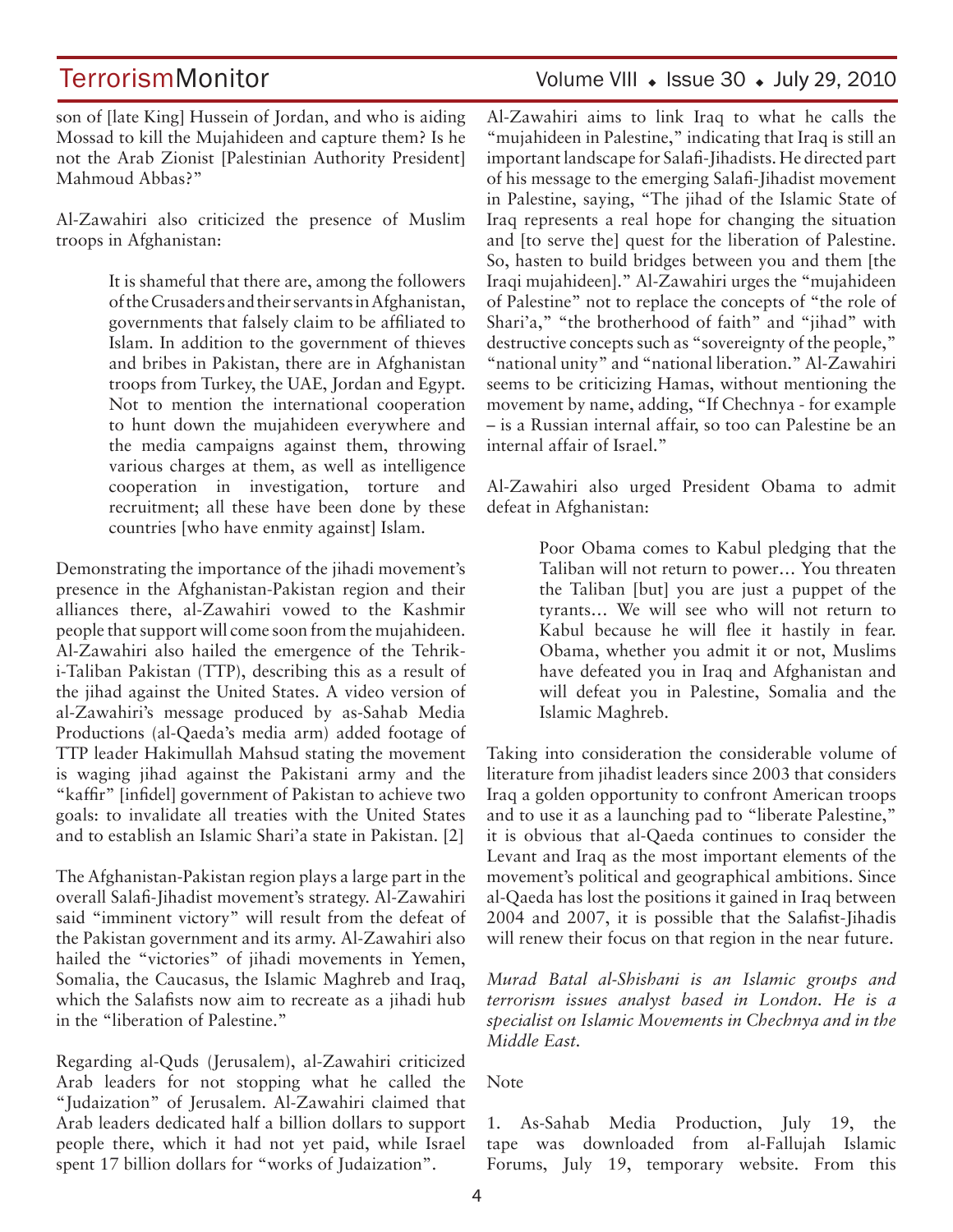link: http://110.4.44.55/~faaall3s/vb/showthread. php?t=126233. All quotes in this article are from al-Zawahiri's mentioned audiotape.

2. http://www.youtube.com/watch?v=aAam\_QH\_5KU

# **Iranian Naval Capabilities and the Security of the Hormuz Strait**

#### *By Nima Adelkhah*

When the U.N. Security Council passed a resolution on June 9 authorizing a fourth round of sanctions against the Islamic resolution on June 9 authorizing a fourth Republic of Iran for its controversial nuclear program, the risk of conflict in the Persian Gulf also escalated considerably. One of the potential points of tension is the resolution's explicit call for cargo inspection. Iran has warned vehemently against such a move. According to Brigadier Ali Fadavi, Iran's military forces, especially the Iranian Revolutionary Guard Corps Navy (IRGCN), maintain a "special and suitable response to the inspection of Iranian vessels" (Fars News, June 14; Press TV, June 22, July 4). However, a major military move to challenge this particular regime of sanctions in the Persian Gulf would probably involve an attempt to close off the Strait of Hormuz, a strategic waterway between Iran and Oman through which nearly 40% of crude oil supplies pass, including 88% of Saudi Arabian and 98% of Iraqi oil exports (Press TV, May 4; Fars News, June 13).

Since 2008, Tehran has warned bluntly of its potential to seal off the Strait of Hormuz, together with targeting U.S. shipping, to create turmoil in the oil market with a consequent major impact on the global economy (IRNA June 29, 2008; ISNA, July 8, 2008). As an Iranian analyst puts it, the Strait of Hormuz is the "hanging rope" of the American economy (Fars News, May 16). But to what extent is Iran militarily capable of bringing about these tactical objectives in response to a possible U.S. attack? Could Iran effectively close the Strait of Hormuz?

# Volume VIII • Issue 30 • July 29, 2010

Iran's main military goal in the Persian Gulf is to exploit the vulnerability of the Strait of Hormuz as leverage over possible Israeli or U.S. attacks on its nuclear facilities and Iran's air defense system, which would be the main target of the initial assault. Since Iran is fully aware of American military superiority, the key to Iranian success is not to impair of U.S. naval forces through conventional military means, but to disrupt, dislocate and confuse the adversary in order to deter further attacks on its landbased strategic sites - nuclear or otherwise. Defensive military operations of this sort could be effective insofar as slowing down the progress of the opposing forces and, in psychological terms, allowing Iran to claim victory by surviving a conventional military assault – similar to Hezbollah following the 33 day war with Israel in 2006.

In the event of an attack, both the Iranian navy and the IRGCN (which operates its own force of small boats in parallel with the national navy) would rely on coastal defense forces and asymmetrical warfare, with the aim of limiting the activities of U.S. naval forces from either a far distance (with missiles) or in close proximity (using speed boats or mines). In terms of coastal defense, Iran has recently acquired a number of surface-launched fixed and mobile anti-ship missiles like the Ghased-1 and Nasr-1 (most likely bought from China) (Fars News, March 7; IRNA, May 21). In conventional military operations, these missiles could be used in addition to the anti-submarine torpedoes and Noor C-802 surfaceto-surface missiles deployed on newly built frigates like the *Jamaran* (Press TV May 11). [1] Meanwhile, the presence of mines also poses a major threat to the U.S. navy, which is busy, along with British naval forces, in a constant minesweeping mission throughout the Gulf.[2] The target of such coastal missile and mine operations would most likely include oil rigs, oil tankers, commercial ships (from Arab states in the Gulf) and other possible soft targets with the objective of disrupting shipping in the Strait of Hormuz.

In terms of asymmetrical warfare, the IRGCN would lead the charge in operations in the Strait (see *Terrorism Monitor*, April 29). This aspect of Iranian naval warfare entails the highest risk for military conflict, since the IRGCN is typically undisciplined in its organizational and tactical operations. The unruly tactics of the Revolutionary Guard in the Strait of Hormuz could increase the possibility of misinterpretation and miscalculation on both sides, as was the case with the near confrontation of Iranian fast boats and a flotilla of American naval forces in early 2008 (IRNA, January 8, 2008).[3] In many ways, the 2008 introduction of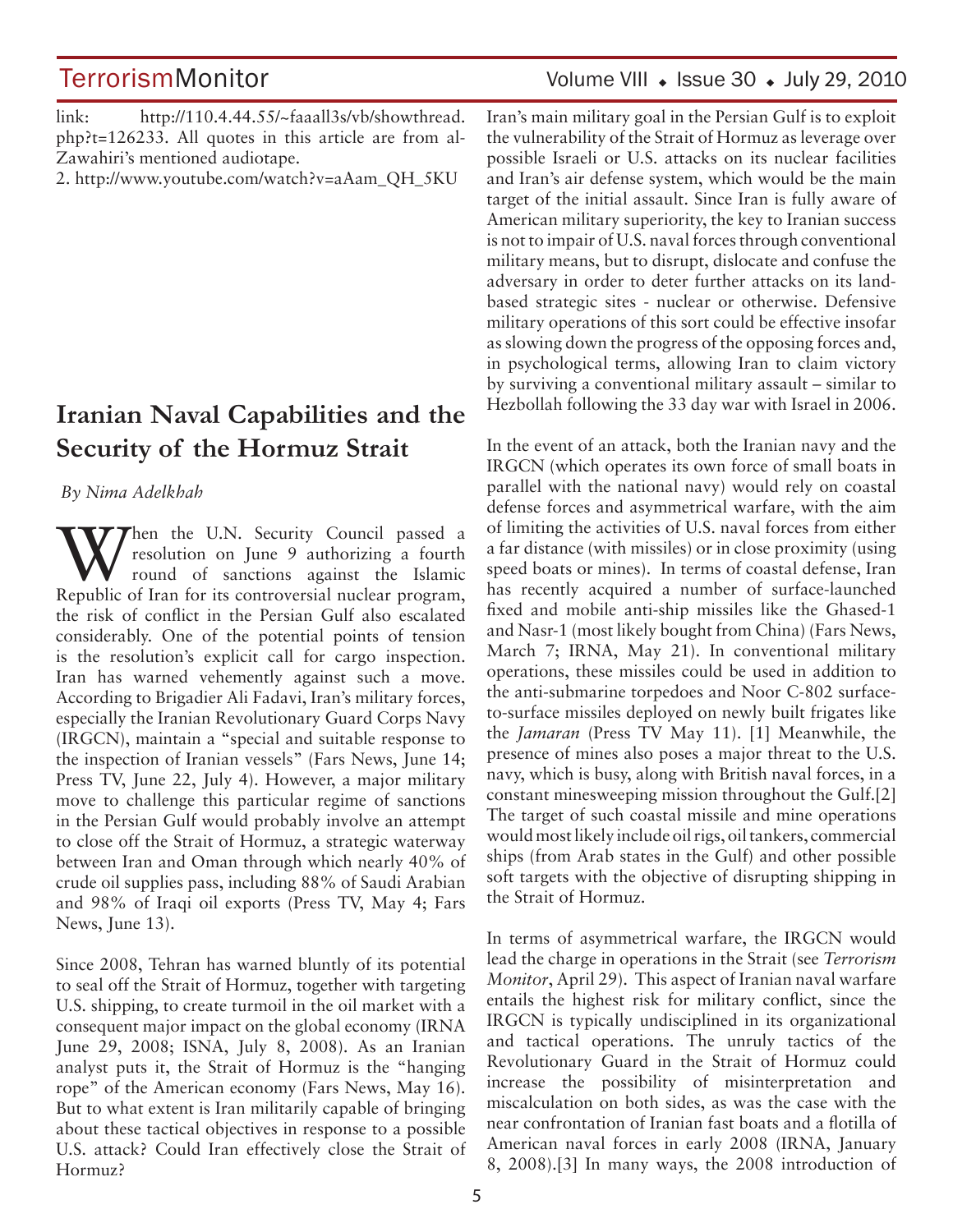TerrorismMonitor Volume VIII • Issue 30 • July 29, 2010

74 domestically built missile boats (based on the North Korean Peykaap ISP-16 model), effectively used in war exercises, indicates Iran is turning toward reliance on asymmetrical tactics (IRNA, February 22, 2008). These missile boats can be the deadliest form of naval warfare against U.S. forces, particularly if used in unconventional operations such as suicide attacks.

In spite of structural shortcomings and its role as the smallest branch of Iran's armed forces, the Islamic Republic's navy and particularly the IRGCN remain a substantial threat to U.S. forces in the Persian Gulf. With the new wave of sanctions and President Obama indicating that Iran may not be included in Washington's new commitment not to attack non-nuclear states with nuclear weapons, the Islamic Republic is becoming considerably alarmed by the prospect of war (Press TV, June 22). These fears are making Iran more aggressive in its military policy in the Persian Gulf, with a possible increase in the presence of the IRGCN in the Strait of Hormuz in the months to come. In light of the element of miscalculation, the prospect looms large of a military conflict in a vital maritime region, with consequences for economic security on a global scale.

*Nima Adelkhah is an independent analyst based in New York. His current research agenda includes the Middle East, military strategy and technology, and nuclear proliferation among other defense and security issues.*

#### **Notes**

1. The *Jamaran* and other ships in her class are classified as destroyers by Iran, which habitually exaggerates the size of its warships.

2. Author's interview with a senior U.S. navy officer, July 7, 2010.

3. Ibid.

# **Lashkar-e-Taiba's Growing International Focus and Its Links with al-Qaeda**

#### *By Peter Chalk*

Recent revelations that several so-called "home-<br>grown militants" connected to terrorist plots<br>in Europe, North America and Australia had<br>passed through semics sontralled by Lopking Chiba grown militants" connected to terrorist plots passed through camps controlled by Lashkar-e-Taiba (LeT) have generated growing concern that the group may be emerging as a new global actor working in collaboration with al-Qaeda. Compounding these fears is evidence that LeT's ideological and operational focus is now going well beyond the liberation of Jammu and Kashmir (J&K) and the foment of an Islamist revolution in India. However, while ties with al-Qaeda cannot be fully discounted, LeT's close relationship with the Pakistani state combined with its fabled discipline and tight organizational cohesion would seem to suggest that it is not (yet) morphing into another affiliate of Bin Laden's global Islamist enterprise.

#### LeT: Background and Objectives

LeT dates back to 1993 when it was founded as the military wing of the Markaz-ad-Da'awa wa'l-Irshad (MDI), headquartered in Murdike near the Punjabi city of Lahore. [1] It is affiliated with the Ahl-e-Hadith sect of Islamic Wahhabism, which emerged as part of the Deobandi movement in Northern India during British colonial rule. The Ahl-e-Hadith believe everything needed for moral and ethical guidance can be found in the Koran and the Hadith (Traditions of the Prophet) and revile syncretism and any form of mystical worship. [2]

The LeT was a creation of the Pakistani Inter-Services Intelligence (ISI) directorate and its explicit Islamic orientation was meant to counter and eventually replace the Jammu and Kashmir National Liberation Front (JKNLF) as the primary force fighting in J&K. The JKNLF fell out of favor with the ISI on account of its ethno-nationalist orientation and advocacy of J&K's independence (as opposed to the province's incorporation into the Pakistani state). The group is led by Hafiz Saaed (also its spiritual amir and one of the co-founders of MDI) and Zaki ur-Rehman Lakhvi (the operational commander) and has a membership of around 150,000 cadres (including 750 insurgents on the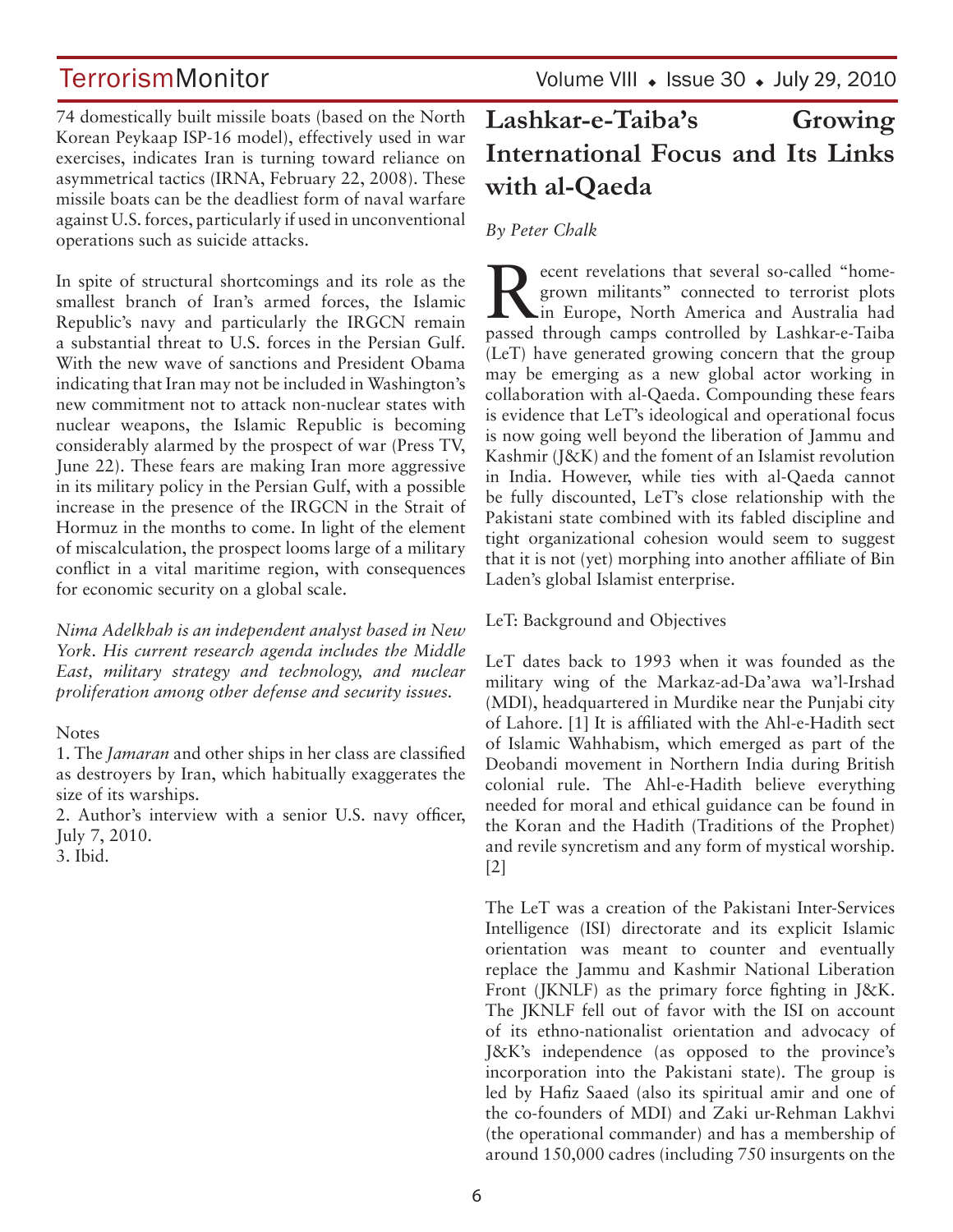ground in J&K). Lakhvi is currently on trial in Pakistan for masterminding the 2008 Mumbai attacks. Although Saaed was placed under house arrest for his suspected role, all charges were dropped in October 2009. Under international pressure following the 9/11 attacks in the United States, then President Pervez Musharraf banned the group in 2002. However, it has since operated more or less openly under the name Jama'at-ud-Da'awa (JuD), which Saeed leads purportedly as an Islamic charity, although this group was also banned in 2009.

Despite being established as a Kashmiri militant group, LeT has always defined its objectives in local and regional terms. Specifically, the group articulates a twofold ideological and operational agenda that aims to exploit ethno-religious tension in Kashmir in order to trigger a wider religious revolution across the Indian state. [3] To this end, the group has spearheaded terrorist attacks across J&K and has been directly tied to numerous assaults in India, including the attack on India's Red Fort in December 2000, the strike against the Indian National Parliament in December 2001, the Kaluchak massacre in May 2002, serial explosions in Delhi in October 2005, the Varanasi attack in March 2006 and the Mumbai assaults in November 2008. [4] This last attack was allegedly undertaken in collaboration with Ibrahim Dawood, the head of D Company (also known as the Bombay Mafia) and one of India's most wanted men. The *MV Alpha*, the ship the LeT team used to sail to Mumbai, was allegedly owned by D Company. Dawood is currently based in Karachi and is wanted in India for the 2008 attack as well as an earlier spate of bombings in Mumbai in 1993 that left 300 people dead. [5]

These activities were undertaken with the explicit support of the ISI, which has consistently sought to leverage the group as a deniable proxy through which to wage a long-term war of attrition against Delhi. [6] The LeT has been exceptionally amenable to these strategic designs and is certainly one of the most pliable of Pakistan's myriad militant groupings so far as accepting ISI control. This has allowed the LeT to establish a special relationship with both the intelligence community and the state, thereby escaping relatively unharmed from the various counter-terrorism crackdowns instituted by Islamabad. Although now banned, both the LeT and its charitable front, the JuD, continue to operate more or less freely in Pakistan - at least compared to the likes of the TTP, Jaish-e-Muhammad (JeM) and Harakat-ul-Mujahideen (HuM). Even today, the group continues to operate madrassas and training camps and is allowed

### Volume VIII  $\cdot$  Issue 30  $\cdot$  July 29, 2010

to organize mass rallies that act as important catalysts for funding and recruitment. Saeed also remains free, despite the existence of Indian and western intelligence dossiers that point to him as the mastermind behind the Mumbai attacks. [7]

Activities beyond the J&K and Indian Conflict Theaters

Besides its J&K and Indian operations, there is evidence to link the LeT to attacks and plots outside South Asia. The LeT has been tied to numerous Muslims and Islamic converts who have been arrested for planning attacks in the West. In 2003 Willie Brigette, who was detained on suspicion of planning attacks on the Lucas Heights nuclear reactor and the Pine Gap intelligence-gathering station in Australia, admitted to French authorities that he had been financed and received training from Lashkar. [8] Two years later, one of the main perpetrators behind the London underground bombings, Shezad Tanweer, was similarly believed to have made contact with LeT and allowed to stay at the group's headquarters in Murdike (*Guardian*, July 19, 2005; *Daily Telegraph*, July 19, 2005). [9] Equally, an investigation into the so-called Sauerland cell, a four-man team that was planning on bombing US targets in Germany during 2007, has since revealed that numerous nationals from the country have traveled to Pakistan to seek out and work with Lashkar operatives (Speigel Online, April 16, 2009; The Local [Berlin], March 4).

Other jihadis allegedly trained by the LeT include Australian David Hicks, who was held in Guantanamo Bay until 2007; Omar Khayyam, who spearheaded a 2004 fertilizer bomb plot in the UK; Dhiren Barot, who masterminded a 2004 failed gas cylinder bombing plot in London and David Headley, who conducted surveillance for the Mumbai attacks and was also apparently dispatched to murder the chief editor and cartoonist for the Danish newspaper *Morgenavisen Jyllands-Posten* (which in 2005 published depictions of the Prophet Muhammad that many Muslims found highly offensive) (Rediff.com, December 10, 2008; *Guardian*, November 7, 2006). [10] All of these cases have been taken as evidence that the LeT is now at the forefront of indoctrinating, training and deploying militants with so-called "clean skins" to carry out terrorist attacks in the West and/or their country of origin.

Apart from inspiring and inculcating would-be jihadists around the world, the LeT has been implicated in attacks that strongly suggest an extension of its operational and ideological focus. On March 2, 2009, members of the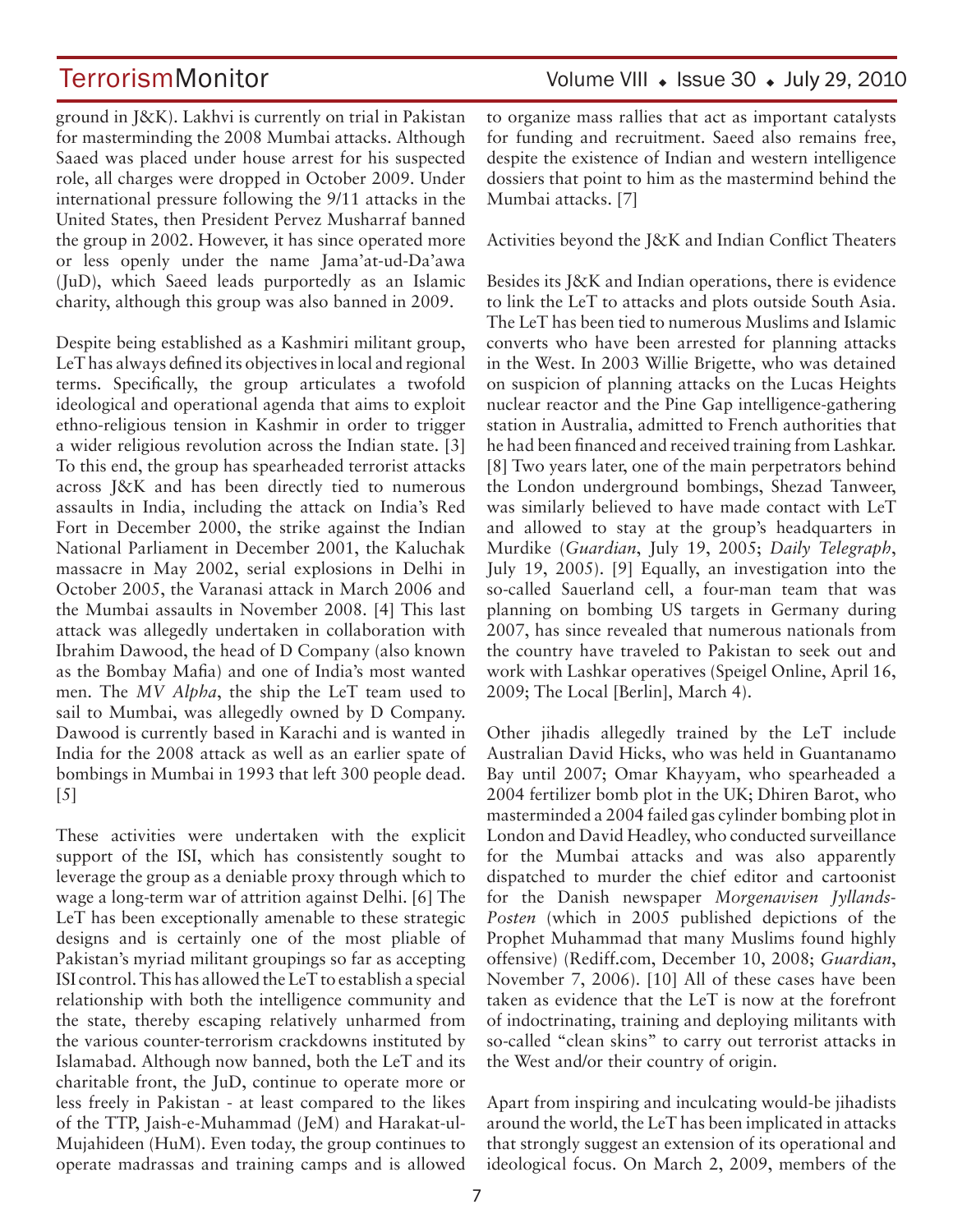Sri Lankan cricket team, together with officials, umpires and their police escort, were viciously attacked in Lahore, leaving eight dead (*The News* [Islamabad], March 3). Speculation is rife that the commando-style operation was the work of the LeT, which if confirmed would be the first time that the group carried out a dedicated attack on Pakistani soil (*Times of India*, March 6, 2009). U.S. officials have periodically claimed that the LeT has been instrumental in recruiting Islamists to fight against allied troops in Iraq, while in 2008 a Pentagon report to Congress claimed that the group is now active in six to eight provinces of Afghanistan – a significant leap from hardly any presence five years ago (*Kashmir Herald*, May 2004). [11] The LeT has also been directly tied to the November 2008 attacks in Mumbai, which, although clearly aimed at India, involved venues that appear to have been deliberately chosen on account of their affiliation with American, European and Israeli interests. Notably, these included the Taj and Oberoi hotels (luxury five star facilities that specifically cater for wealthy international visitors) and the Chabad House (a Jewish cultural center). Finally in November 2009 four suspected LeT operatives were arrested in Bangladesh for plotting to lead a fidayeen assault against the Indian and United States diplomatic missions in Dhaka, reputedly to coincide with the anniversary of 2008's attacks in Mumbai (Press Trust of India News, November 6, 2009; *The Hindu*, November 25, 2009; Channelnewsasia.com, December 2, 2009). The suspected LeT operatives were Tadiyantavide Nasir (the alleged fidayeen commander and mastermind behind a string of blasts in Banglaore during July 2008), Mohammad Munwar, Mohammad Ashraf Ali Zahid and Syed Abdul Qayyum. According to Indian intelligence sources, funds for the attack were dispatched by Abdul Reham Saaed, a Pakistani-based Lashkar commander responsible for managing the group's networks in Bangladesh.

#### Connections to al-Qaeda?

These international connections have raised speculation that certain globalized, "freelance" elements within LeT have established concrete ties with al-Qaeda, solidifying the close ideological relationship that exists between the Ahl-e Hadith and Salafi branches of Islam that the groups respectively embrace. Fueling this concern are various pieces of evidence tying the two organizations together:

> 1. Cohorts of Bin Laden are believed to have been closely involved with the initial founding of the LeT and to have provided ongoing guidance.

# TerrorismMonitor Volume VIII • Issue 30 • July 29, 2010

2. Abu Zubaydah, a senior al-Qaeda field commander arrested in 2002, was arrested at a LeT safe-house in Faisalabad.

3. LeT's suspected involvement in the 2005 London underground bombings; although these attacks are not believed to have been directly ordered by al-Qaeda, they were definitely inspired and endorsed by the movement.

4. A sizeable proportion of LeT militants killed or captured have been tied to radicals known to have received training in Afghan camps run by either al-Qaeda and/or the Taliban, including militant centers at Tayyba and Aqsa.

5. Western and Indian intelligence sources have claimed that the LeT acts as an urban "facilitator" for al-Qaeda in Pakistan, helping with the movement of personnel and weaponry as well as the recruitment of suicide bombers and target selection.

6. Indian sources have additionally claimed that contacts exist between Bin Laden's international jihadist network and D Company – the crime syndicate that allegedly collaborated with LeT in carrying out the 2008 Mumbai attacks.

7. Pakistani commentators have periodically claimed that al-Qaeda has funneled financial support to aid Kashmiri militant groups fighting in J&K, including the LeT.

8. JuD's Facebook page contains several pictures of Bin Laden, including one low resolution image of the al-Qaeda chief sitting next to an individual that has a reasonably strong resemblance to Saaed.

#### Assessment

Currently there is no definitive evidence of an established logistical or operational link between LeT and al-Qaeda. However, the existence of at least residual ties cannot be discounted. LeT's ideological focus has certainly taken on a much more explicit anti-Western tenor in recent years, reflecting aspirations that, at least rhetorically, closely accord with the aims of the broader al-Qaeda jihadist network. Although the LeT has always promoted an international agenda (promising, for instance, to plant the Islamic flag in the capitals of the